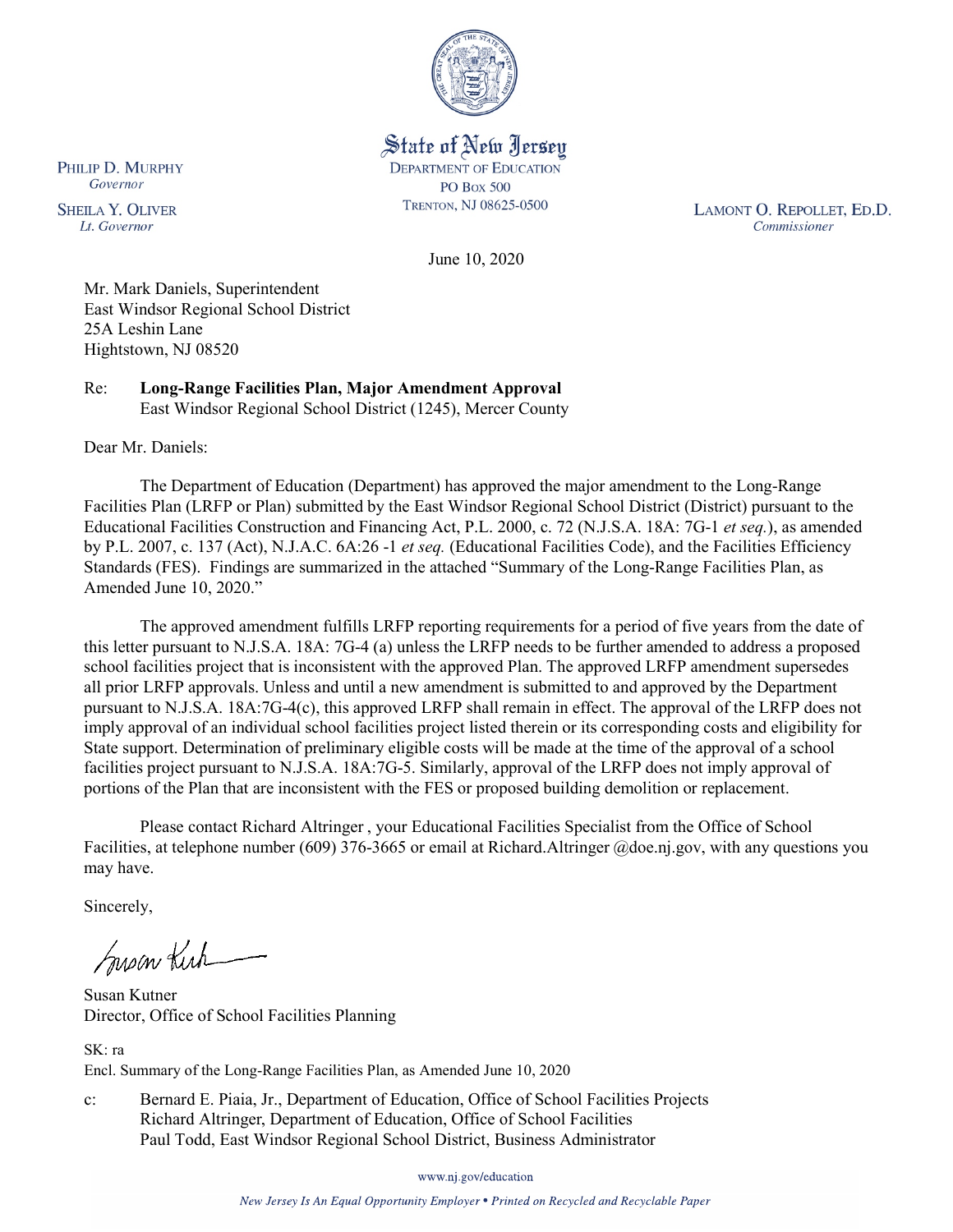# **East Windsor Regional School District (1245) Summary of the Long-Range Facilities Plan, as Amended June 10, 2020**

The Department of Education (Department) has completed its review of the major amendment to the Long-Range Facilities Plan (LRFP or Plan) submitted by the East Windsor Regional School District (District) pursuant to the Educational Facilities Construction and Financing Act, P.L. 2000, c. 72 (N.J.S.A. 18A: 7G-1 *et seq.*), as amended by P.L. 2007, c. 137 (Act), N.J.A.C. 6A:26-1 et seq. (Educational Facilities Code), and the Facilities Efficiency Standards (FES).

The following provides a summary of the District's approved amended LRFP. The summary is based on the standards set forth in the Act, the Educational Facilities Code, the FES, District-reported information in the Department's LRFP reporting system, and supporting documentation. The referenced reports in *italic* text are standard reports available on the Department's LRFP website.

## **1. Inventory Overview**

The District is classified as a Regular Operating District (ROD) for funding purposes. It provides services for students in grades PK-12.

The District identified existing and proposed schools, sites, buildings, rooms, and site amenities in its LRFP. Table 1 lists the number of existing and proposed district schools, sites, and buildings. Detailed information can be found in the *School Asset Inventory Report* and the *Site Asset Inventory Report.*

**As directed by the Department, school facilities projects that have received initial approval by the Department and have been approved by the voters, if applicable, are represented as "existing" in the LRFP.** Approved projects that include new construction and/or the reconfiguration/reassignment of existing program space are as follows: n/a.

## **Table 1: Number of Schools, School Buildings, and Sites**

|                                              | <b>Existing</b> | <b>Proposed</b> |
|----------------------------------------------|-----------------|-----------------|
| Number of Schools (assigned DOE school code) |                 |                 |
| Number of School Buildings <sup>1</sup>      |                 |                 |
| Number of Non-School Buildings <sup>2</sup>  |                 |                 |
| Number of Vacant Buildings                   |                 |                 |
| Number of Sites                              |                 |                 |

*1 Includes district-owned buildings and long-term leases serving students in district-operated programs 2 Includes occupied district-owned buildings not associated with a school, such as administrative or utility buildings*

Based on the existing facilities inventory submitted by the District:

- Schools using leased buildings (short or long-term):  $n/a$
- Schools using temporary classroom units (TCUs), excluding TCUs supporting construction: n/a
- Vacant/unassigned school buildings:  $n/a$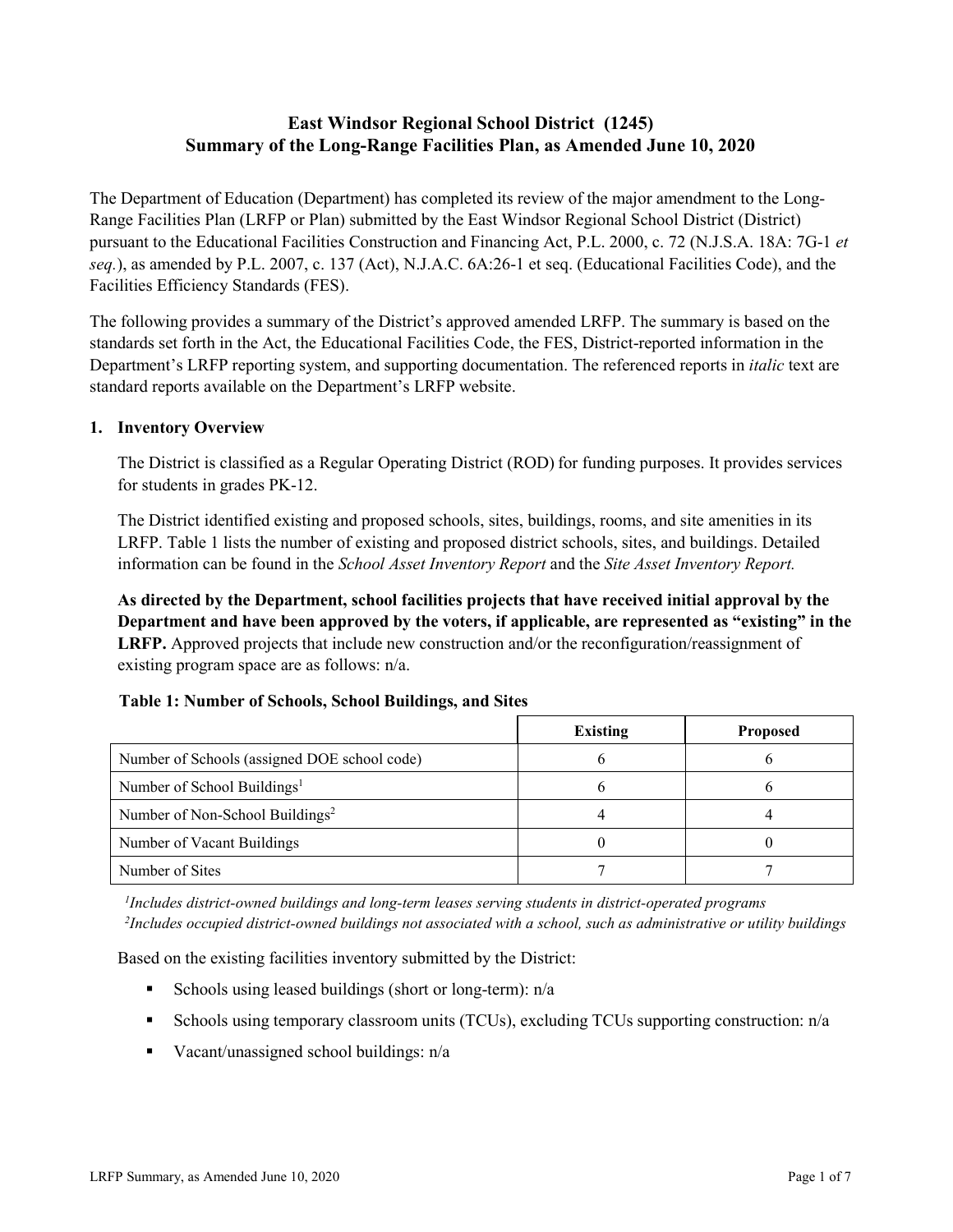**FINDINGS** The Department has determined that the proposed inventory is adequate for approval of the District's LRFP amendment. However, the LRFP determination does not imply approval of an individual school facilities project listed within the LRFP; the District must submit individual project applications for project approval.

## **2. District Enrollments**

The District determined the number of students, or "proposed enrollments," to be accommodated for LRFP planning purposes on a district-wide basis and in each school.

The Department minimally requires the submission of a standard cohort-survival projection using historic enrollment data from the Application for School State Aid (ASSA) or NJ Smart. The cohort-survival method projection method forecasts future students based upon the survival of the existing student population as it moves from grade to grade. A survival ratio of less than 1.00 indicates a loss of students, while a survival ratio of more than 1.00 indicates the class size is increasing. For example, if a survival ratio tracking first to second grade is computed to be 1.05, the grade size is increasing by 5% from one year to the next. The cohort-survival projection methodology works well for communities with stable demographic conditions. Atypical events impacting housing or enrollments, such as an economic downturn that halts new housing construction or the opening of a charter or private school, typically makes a cohort-survival projection less reliable.

### **Proposed enrollments are based on a standard cohort-survival enrollment projection.**

Adequate supporting documentation was submitted to the Department to justify the proposed enrollments. Table 2 provides a comparison of existing and projected enrollments. All totals include special education students.

| <b>Grades</b>                | <b>Existing Enrollments</b><br>2019-20 School Year | <b>District Proposed Enrollments</b><br>2024-25 School Year |
|------------------------------|----------------------------------------------------|-------------------------------------------------------------|
| PK (excl. private providers) | 30                                                 | 30                                                          |
| Grades K-5                   | 2,328                                              | 2,059                                                       |
| Grades 6-8                   | 1.297                                              | 1,243                                                       |
| Grades 9-12                  | 1,758                                              | 1,784                                                       |
| <b>Totals</b>                | 5,413                                              | 5,116                                                       |

### **Table 2: Enrollments**

**FINDINGS** The Department has determined the District's proposed enrollments to be acceptable for approval of the District's LRFP amendment. The Department will require a current enrollment projection at the time an application for a school facilities project is submitted incorporating the District's most recent enrollments in order to verify that the LRFP's planned capacity is appropriate for the updated enrollments.

### **3. District Practices Capacity**

Based on information provided in the room inventories, *District Practices Capacity* was calculated for each school building to determine whether adequate capacity is proposed for the projected enrollments based on district scheduling and class size practices. The capacity totals assume instructional buildings can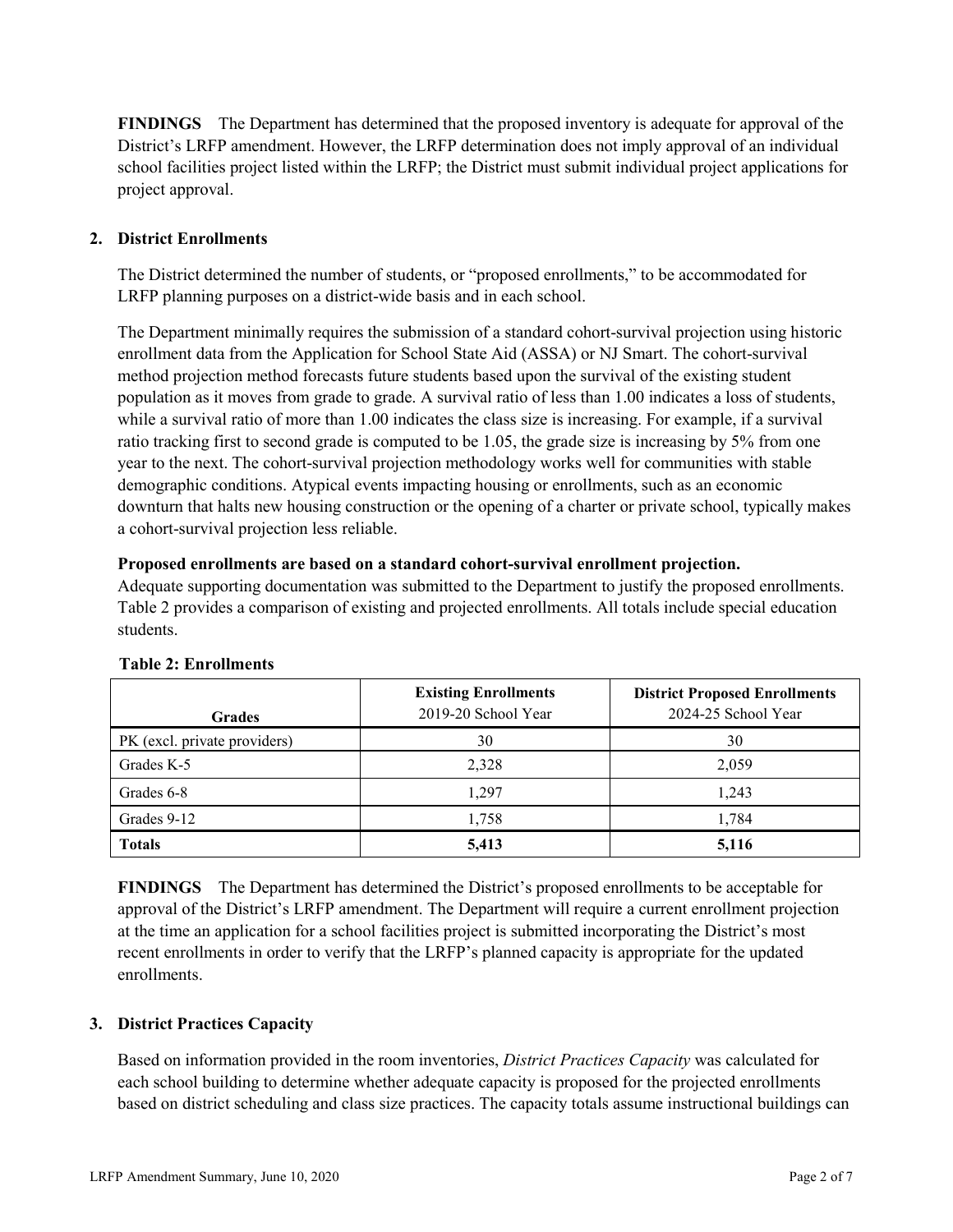be fully utilized regardless of school sending areas, transportation, and other operational issues. The calculations only consider district-owned buildings and long-term leases; short term leases and temporary buildings are excluded. A capacity utilization factor of 90% for classrooms serving grades K-8 and 85% for classrooms serving grades 9-12 is applied in accordance with the FES. No capacity utilization factor is applied to preschool classrooms.

In certain cases, districts may achieve adequate District Practices Capacity to accommodate enrollments but provide inadequate square feet per student in accordance with the FES, resulting in educational adequacy issues and "Unhoused Students." Unhoused students are considered in the "Functional Capacity" calculations used to determine potential State support for school facilities projects and are analyzed in Section 4.

Table 3 provides a summary of proposed enrollments and existing and proposed District-wide capacities. Detailed information can be found in the LRFP website reports titled *FES and District Practices Capacity Report, Existing Rooms Inventory Report, and Proposed Rooms Inventory Report.*

| <b>Grades</b>     | <b>Proposed</b><br><b>Enrollments</b> | <b>Existing</b><br><b>District</b><br><b>Practices</b><br>Capacity | <b>Existing</b><br>Deviation* | <b>Proposed</b><br><b>District</b><br><b>Practices</b><br>Capacity | <b>Proposed</b><br>Deviation* |
|-------------------|---------------------------------------|--------------------------------------------------------------------|-------------------------------|--------------------------------------------------------------------|-------------------------------|
| Elementary (PK-5) | 2,074                                 | 2,649.00                                                           | 575.00                        | 2,649.00                                                           | 575.00                        |
| Middle $(6-8)$    | 1.243                                 | 1,583.30                                                           | 340.30                        | 1,583.30                                                           | 340.30                        |
| High $(9-12)$     | 1,783                                 | 1,713.60                                                           | $-69.40$                      | 1,713.60                                                           | $-69.40$                      |
| <b>Totals</b>     | 5,100                                 | 5,945.90                                                           | 845.90                        | 5,945.90                                                           | 845.90                        |

**Table 3: District Practices Capacity Analysis**

*\* Positive numbers signify surplus capacity; negative numbers signify inadequate capacity. Negative values for District Practices capacity are acceptable for approval if proposed enrollments do not exceed 100% capacity utilization.*

Considerations:

- **Based on the proposed enrollments and existing room inventories, the District is projected to have** inadequate capacity for the following grade groups, assuming all school buildings can be fully utilized: n/a
- Adequate justification has been provided by the District if the proposed capacity for a school significantly deviates from the proposed enrollments. Generally, surplus capacity is acceptable for LRFP approval if additional capacity is not proposed through new construction.

**FINDINGS**The Department has determined that proposed District capacity, in accordance with the proposed enrollments, is adequate for approval of the District's LRFP amendment. The Department will require a current enrollment projection at the time an application for a school facilities project is submitted, incorporating the District's most recent Fall Enrollment Report, in order to verify that the LRFP's planned capacity meets the District's updated enrollments.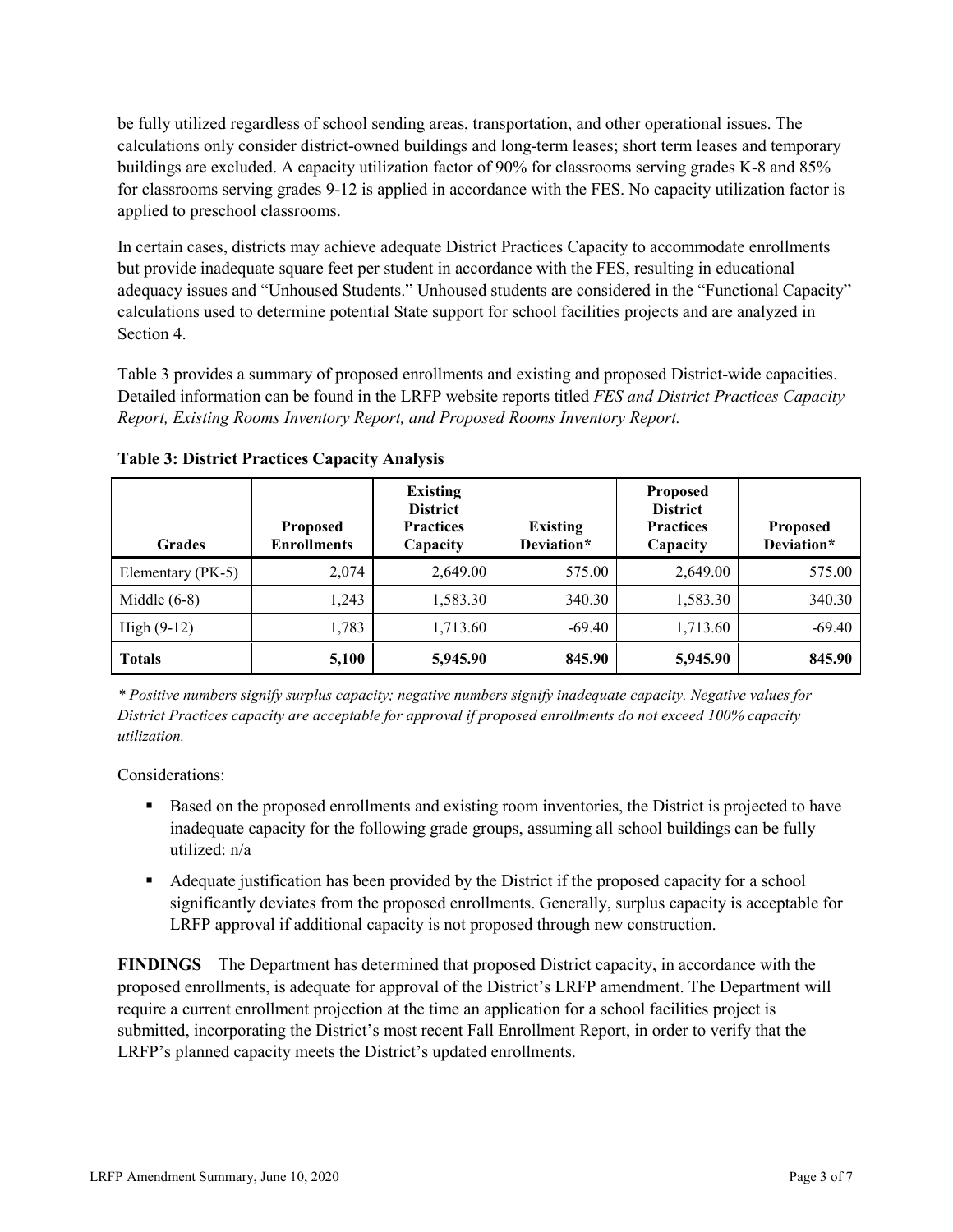### **4. New Construction Funding Eligibility**

*Functional Capacity* was calculated and compared to the proposed enrollments to provide a **preliminary estimate** of Unhoused Students and new construction funding eligibility. **Final determinations will be made at the time of project application approvals.**

*Functional Capacity* is the adjusted gross square footage of a school building *(total gross square feet minus excluded space)* divided by the minimum area allowance per full-time equivalent student for the grade level contained therein. *Unhoused Students* is the number of students projected to be enrolled in the District that exceeds the Functional Capacity of the District's schools pursuant to N.J.A.C. 6A:26-2.2(c). *Excluded Square Feet* includes (1) square footage exceeding the FES for any pre-kindergarten, kindergarten, general education, or self-contained special education classroom; (2) grossing factor square footage *(corridors, stairs, mechanical rooms, etc.)* that exceeds the FES allowance, and (3) square feet proposed to be demolished or discontinued from use. Excluded square feet may be revised during the review process for individual school facilities projects.

Table 4 provides a preliminary assessment of the Functional Capacity, Unhoused Students, and Estimated Maximum Approved Area for Unhoused Students for each FES grade group. The calculations exclude temporary facilities and short-term leased buildings. School buildings proposed for whole or partial demolition or reassignment to a non-school use are excluded from the calculations pending project application review. If a building is proposed to be reassigned to a different school, the square footage is applied to the proposed grades after reassignment. Buildings that are not assigned to a school are excluded from the calculations. In addition, only preschool students eligible for state funding (former ECPA students) are included. Detailed information concerning the calculations can be found in the *Functional Capacity and Unhoused Students Report* and the *Excluded Square Footage Report.*

|                                                | <b>PK/K-5</b> | $6 - 8$  | $9 - 12$  | <b>Total</b> |
|------------------------------------------------|---------------|----------|-----------|--------------|
| PK Eligible Students/K-12 Proposed Enrollments | 2,059         | 1,243    | 1,783     |              |
| FES Area Allowance (SF/student)                | 125.00        | 134.00   | 151.00    |              |
| <b>Prior to Completion of Proposed Work:</b>   |               |          |           |              |
| <b>Existing Gross Square Feet</b>              | 342,074       | 188,581  | 245,247   | 775,902      |
| Adjusted Gross Square Feet                     | 332,898       | 182,599  | 238,030   | 753,527      |
| <b>Adjusted Functional Capacity</b>            | 2,663.19      | 1,362.68 | 1,576.36  |              |
| Unhoused Students                              | 0.00          | 0.00     | 206.64    |              |
| Est. Max. Area for Unhoused Students           | 0.00          | 0.00     | 31,203.00 |              |
| <b>After Completion of Proposed Work:</b>      |               |          |           |              |
| Gross Square Feet                              | 342,074       | 188,581  | 245,247   | 775,902      |
| New Gross Square Feet                          | $\theta$      | 0        | $\theta$  | $\theta$     |
| Adjusted Gross Square Feet                     | 332,898       | 182,599  | 238,030   | 753,527      |
| Functional Capacity                            | 2,663.19      | 1,362.68 | 1,576.36  |              |
| Unhoused Students after Construction           | 0.00          | 0.00     | 206.64    |              |
| Est. Max. Area Remaining                       | 0.00          | 0.00     | 31,203.00 |              |

**Table 4: Estimated Maximum Approved Area for Unhoused Students**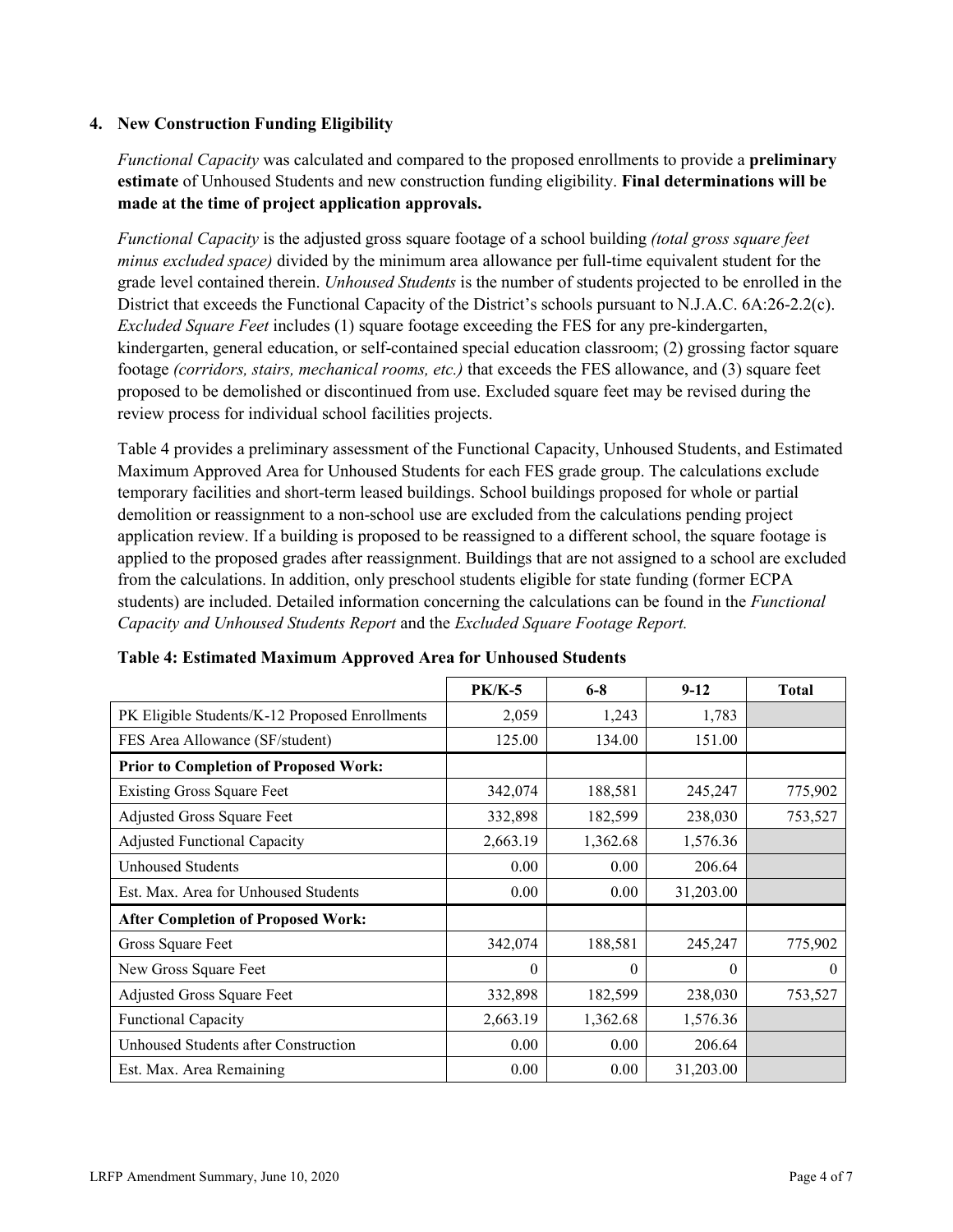Facilities used for non-instructional or non-educational purposes are ineligible for State support under the Act. However, projects for such facilities shall be reviewed by the Department to determine whether they are consistent with the District's LRFP and whether the facility, if it is to house students (full or part time) conforms to educational adequacy requirements. These projects shall conform to all applicable statutes and regulations.

Estimated costs represented in the LRFP by the District are for capital planning purposes only. The estimates are not intended to represent preliminary eligible costs or final eligible costs of approved school facilities projects.

Considerations:

- The District does not have approved projects pending completion, as noted in Section 1, that impact the Functional Capacity calculations.
- The Functional Capacity calculations *exclude* square feet proposed for demolition or discontinuation for the following FES grade groups and school buildings pending a feasibility study and project review: n/a.
- Based on the preliminary assessment, the District has Unhoused Students prior to the completion of proposed work for the following FES grade groups: 9-12.
- New construction is proposed for the following FES grade groups:  $n/a$ .
- **Proposed new construction exceeds the estimated maximum area allowance for Unhoused** Students prior to the completion of the proposed work for the following grade groups: n/a.
- The District, based on the preliminary LRFP assessment, will have Unhoused Students after completion of the proposed LRFP work. If the District is projected to have Unhoused Students, adequate justification has been provided to confirm educational adequacy in accordance with Section 6 of this determination.

**FINDINGS** Functional Capacity and Unhoused Students calculated in the LRFP are preliminary estimates. Preliminary Eligible Costs (PEC) and Final Eligible Costs (FEC) will be included in the review process for specific school facilities projects. A feasibility study undertaken by the District is required if building demolition or replacement is proposed per N.J.A.C. 6A:26-2.3(b)(10).

## **5. Proposed Work**

The District assessed program space, capacity, and physical plant deficiencies to determine corrective actions. Capital maintenance, or *"system actions,"* address physical plant deficiencies due to operational, building code, and /or life cycle issues. Inventory changes, or *"inventory actions,*" add, alter, or eliminate sites, site amenities, buildings, and/or rooms.

The Act (N.J.S.A. 18A:7G-7b) provides that all school facilities shall be deemed suitable for rehabilitation unless a pre-construction evaluation undertaken by the District demonstrates to the satisfaction of the Commissioner that the structure might pose a risk to the safety of the occupants even after rehabilitation or that rehabilitation is not cost-effective. Pursuant to N.J.A.C. 6A:26-2.3(b)(10), the Commissioner may identify school facilities for which new construction is proposed in lieu of rehabilitation for which it appears from the information presented that new construction is justified, provided, however, that for such school facilities so identified, the District must submit a feasibility study as part of the application for the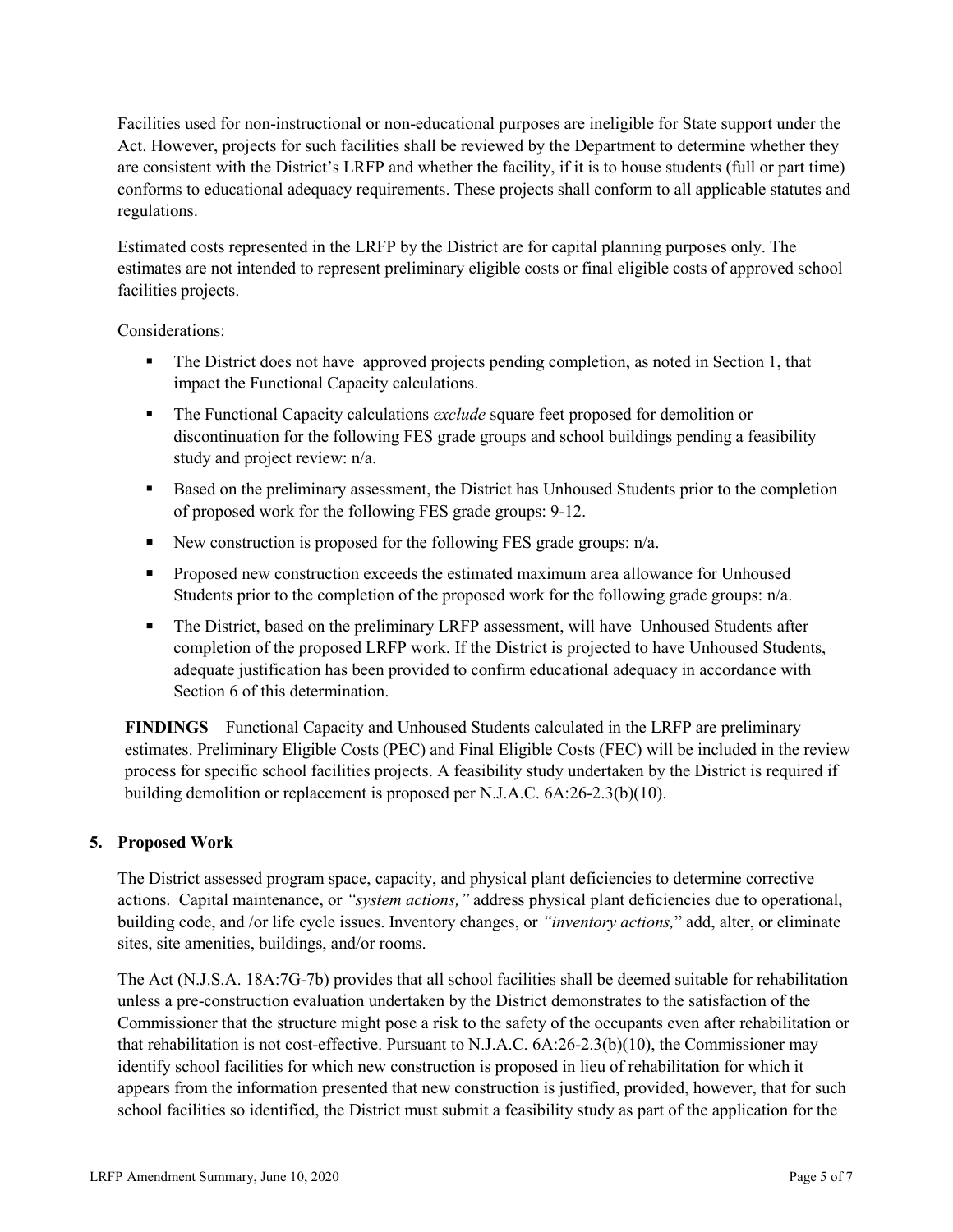specific school facilities project. The cost of each proposed building replacement is compared to the cost of additions or rehabilitation required to eliminate health and safety deficiencies and to achieve the District's programmatic model.

Table 5 lists the scope of work proposed for each school based on the building(s) serving their student population. Proposed inventory changes are described in the LRFP website reports titled *"School Asset Inventory Report and "Proposed Room Inventory Report."* Information concerning proposed systems work, or capital maintenance can be found in the "LRFP Systems Actions Summary Report".

With the completion of the proposed work, the following schools are proposed to be eliminated: n/a; the following schools are proposed to be added: n/a.

| <b>Proposed Scope of Work</b>                                                                  | <b>Applicable Schools</b>                                                                |
|------------------------------------------------------------------------------------------------|------------------------------------------------------------------------------------------|
| Renovation only (no new construction)                                                          |                                                                                          |
| System actions only (no inventory actions)                                                     | Hightstown HS (050), Kreps MS (070), Black<br>ES (080), Dreaw ES (075), Rodgers ES (060) |
| Existing inventory actions only (no systems actions)                                           | n/a                                                                                      |
| Systems and inventory changes                                                                  | n/a                                                                                      |
| <b>New construction</b>                                                                        |                                                                                          |
| Building addition only (no systems or existing inventory actions)                              | n/a                                                                                      |
| Renovation and building addition (system, existing inventory,<br>and new construction actions) | n/a                                                                                      |
| New building on existing site                                                                  | n/a                                                                                      |
| New building on new or expanded site                                                           | n/a                                                                                      |
| Site and building disposal (in addition to above scopes)                                       |                                                                                          |
| Partial building demolition                                                                    | n/a                                                                                      |
| Whole building demolition                                                                      | n/a                                                                                      |
| Site and building disposal or discontinuation of use                                           | n/a                                                                                      |

#### **Table 5. School Building Scope of Work**

**FINDINGS** The Department has determined that the proposed work is adequate for approval of the District's LRFP amendment. However, Department approval of proposed work in the LRFP does not imply the District may proceed with a school facilities project. The District must submit individual project applications with cost estimates for Department project approval. Both school facilities project approval and other capital project review require consistency with the District's approved LRFP.

### **6. Proposed Room Inventories and the Facilities Efficiency Standards**

The District's proposed school buildings were evaluated to assess general educational adequacy in terms of compliance with the FES area allowance pursuant to N.J.A.C. 6A:26-2.2 and 2.3.

District schools proposed to provide less square feet per student than the FES after the completion of proposed work as indicated in Table 5 are as follows: n/a

**FINDINGS** The Department has determined that the District's proposed room inventories are adequate for LRFP approval. If school(s) are proposed to provide less square feet per student than the FES area allowance, the District has provided justification indicating that the educational adequacy of the facility